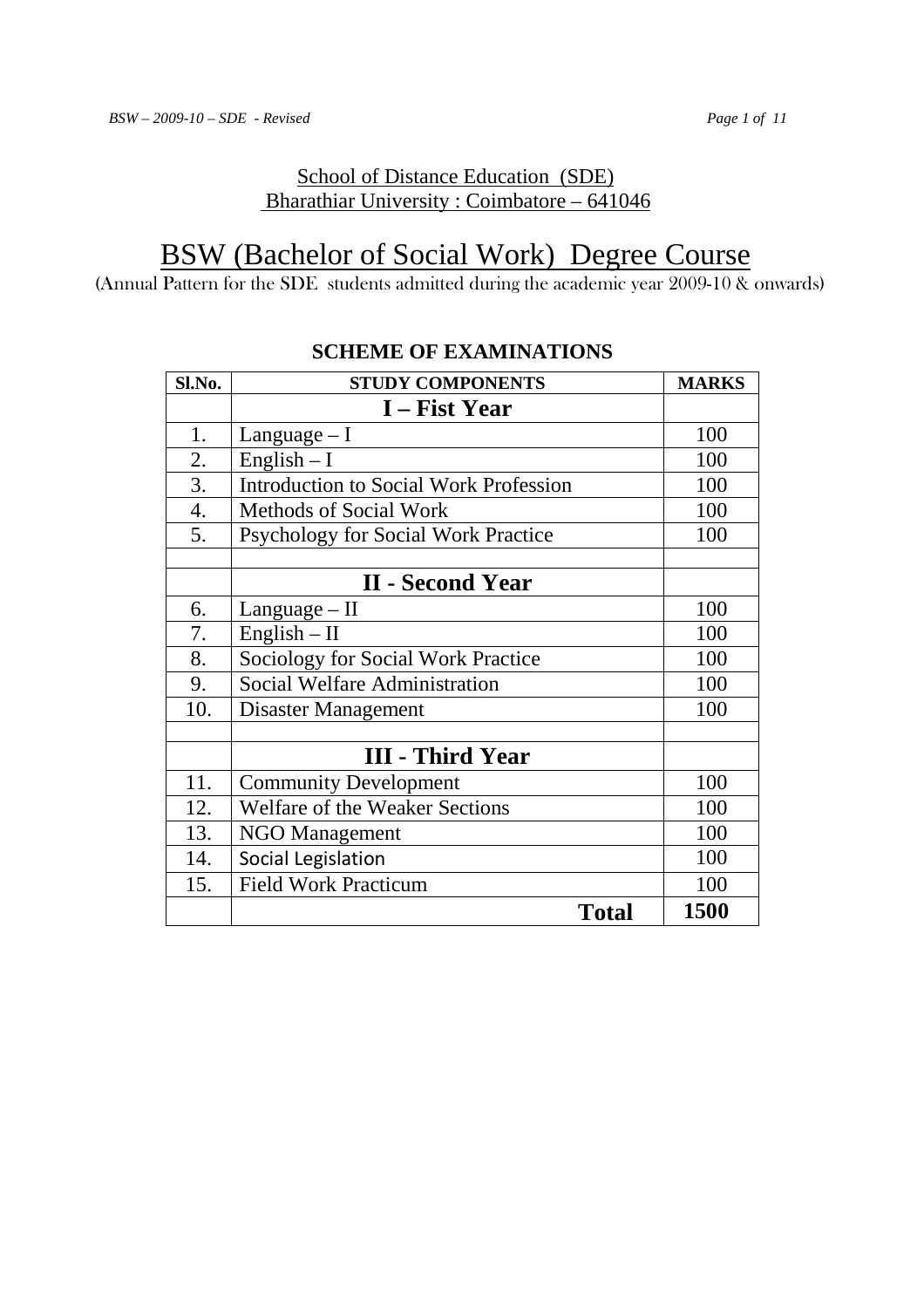# 1. INTORDUCTION TO SOCIAL WORK PROFESSION

#### **UNIT I**

Basic concepts – social work: meaning, definitions, objectives and functions –Social welfare: meaning, scope and objectives - social service: meaning, difference between social service and social work - concept of social reform- social action – social security.

#### **UNIT II**

Religious thoughts of India – Hinduism- Christianity, Supreme Values of man, Modern Indian social thinkers: Swami Vivekananda, Gandhiji, Ambedkar and E.V.R

#### **UNIT III**

Basic values of human life, Philosophy of social work, professional ethics, skills, roles and functions of social worker.

#### **UNIT IV**

Historical development - Social work in the West and in India. Voluntary Social work and role of Non Governmental social welfare Agencies.

#### **UNIT V**

**Methods and Fields of social work** : Casework, group work, community organization, social action, social work research and social welfare Administration - **Fields of social work**: Labour welfare, Medical and Psychiatric social work, community development, correctional social work, Youth welfare and school social work.

#### **References:**

Gangrade, K. D Dimensions Of Social Work, Marwah Publications, New Delhi

Gore, M.S (1965) Social Work and Social Work Education, Asia Publishing House

Kadushin Supervision in social work Rawat publications, Jaipur

Mishra.P.D Introduction to Social Work,Sage,New Delhi.

Paul Chaudry Introduction to Social Work, Atma Ram & Sons,

Rameshwari Devi Social work practices Ravi Prakash Mangal Deep Publications, Jaipur

Shaikh Azhar Igbal Principles and practices of social work Sublime publications, Jaipur, India

Subhedar. I.S Field work training in social work Rawat publications Jaipur and New Delhi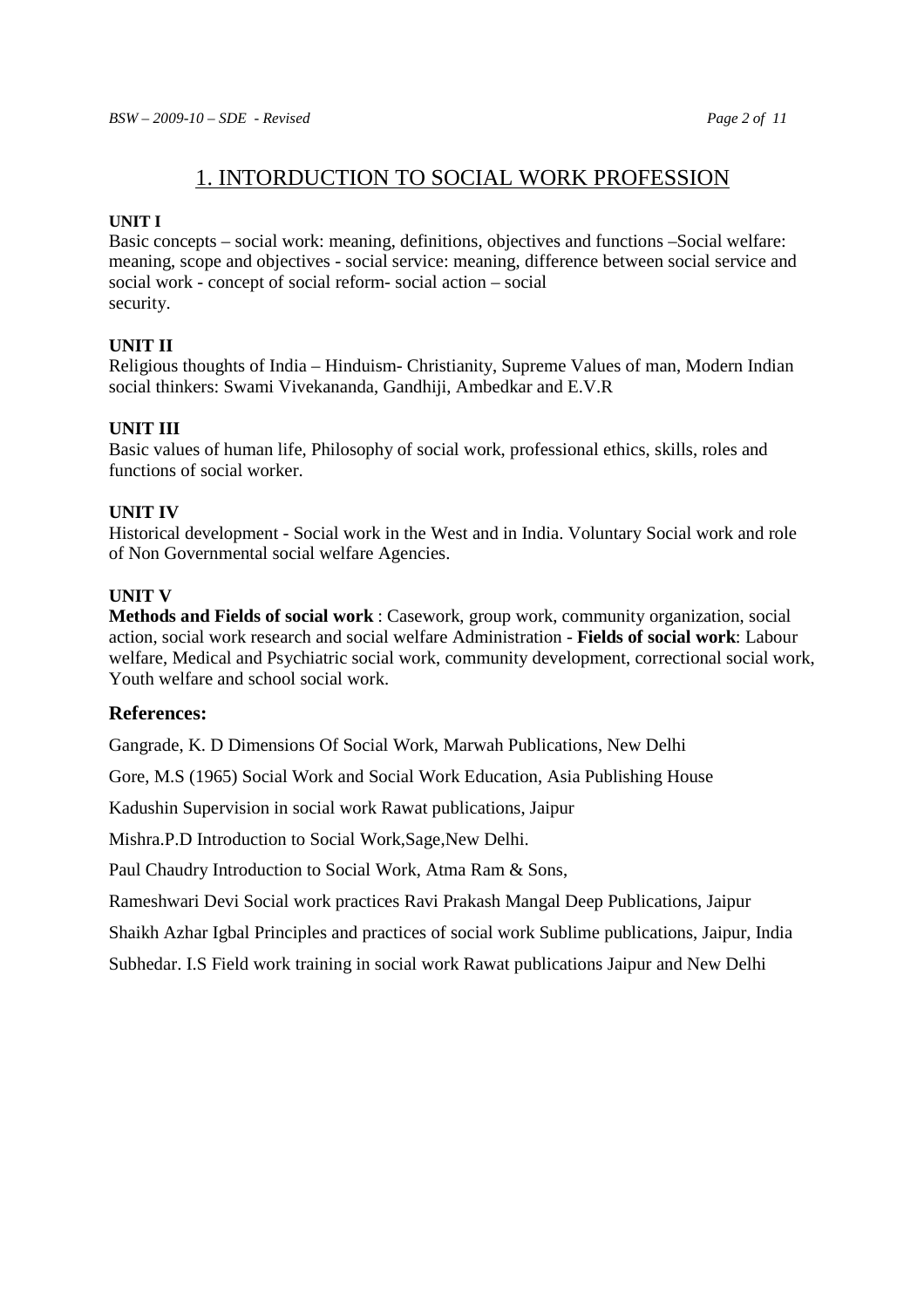## 2. METHODS OF SOCIAL WORK

#### **UNIT I**

Social case work – definition , objectives, scope , principles and process (study , Diagnosis and intervention)- roles of a case worker.

#### **UNIT II**

Social group work – definition, objectives and scope, types of groups and group processes – Group work process - roles of a group worker.

#### **UNIT III**

Community organization – definition , objectives and scope, principles and processes - roles of a community organizer.

### **UNIT IV**

Indirect methods of social work – social work administration Basic administrative practices – social legislation - importance for social work practice.

#### **UNIT V**

Social action and its importance for social work practice . social work Research – meaning, aims, objectives and scope.

#### **References:**

1) M S Gore - social work Education Asia publishing House 1969.

2) Gisala konpka - Social group work – A helping process New Jercy : Prentice Hall

3) Fred Milson - Skils in Social group work

- 4) Norman polusky social work Research Chicago : The university of Chicago press
- 5) Gangrade K D Community organization in India Bombay : Popular Prakasahn
- 6) Hamilton , Gorden Theory and practice of social case work New York : Columbia university press
- 7) Govt. of India, Social Its role in social welfare New Dehli : Publications Legislation Division Goal SL & Jain social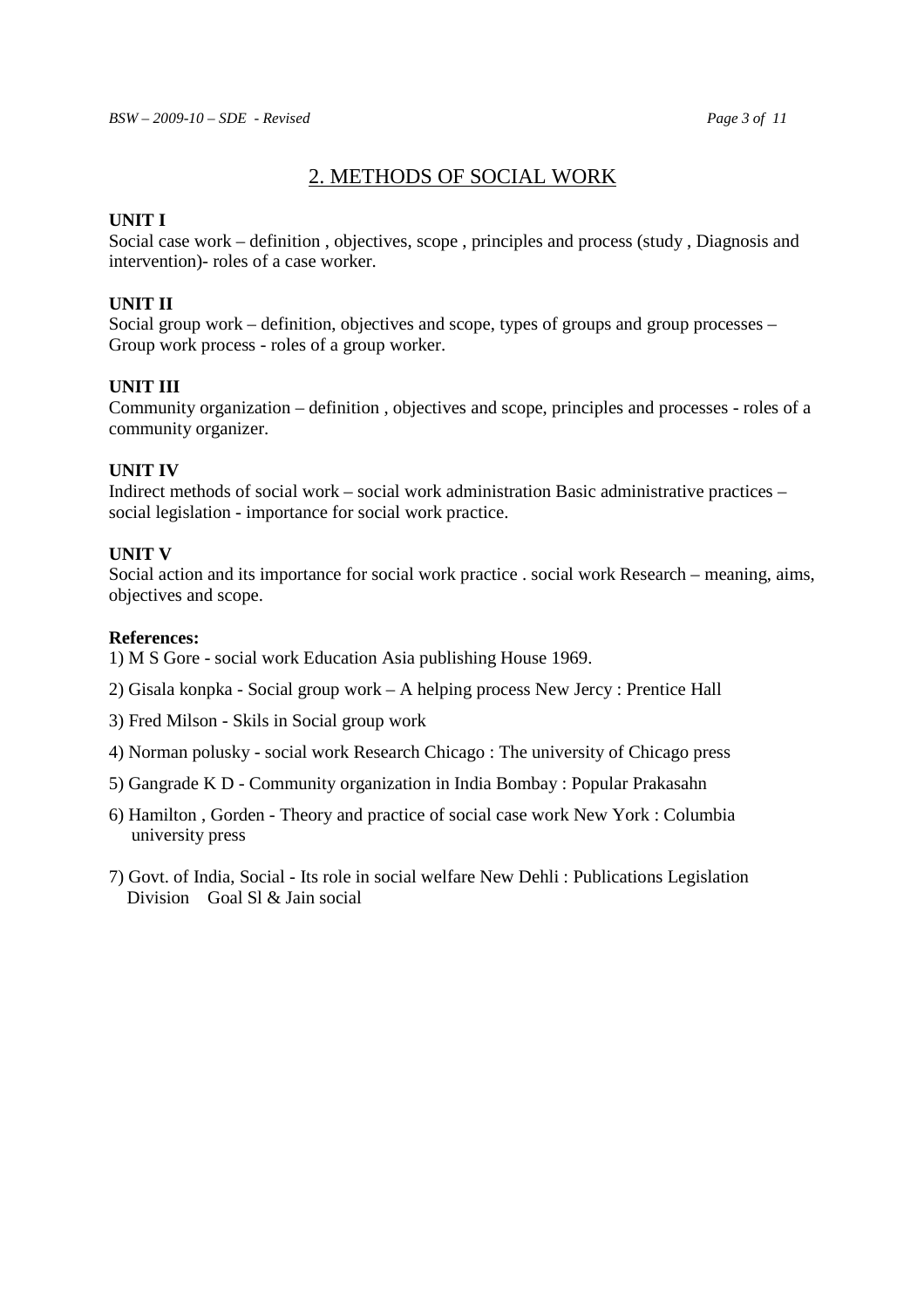# 3. PSYCHOLOGY FOR SOCIAL WORK PRACTICE

#### **UNIT I**

Meaning of Growth and Development, Developmental tasks, Developmental stages:. Conception, pregnancy and Delivery. Infancy : Major adjustments of Infancy Babyhood : Emotional behavior in baby hood- Hazards of Baby hood Early childhood : Emotional and social behavior Late childhood : Emotional and social behavior

#### **UNIT II Puperty**

Causes and age of puberty- body changes at puberty- effects of puberty changes: Developmental tasks of Adolescence.

#### **UNIT III Early and Late Adulhood**

Developmental task of early adult hood- Vocational, marital, social adjustments- late adulthood – adjustments to parenthood.

#### **UNIT 1V Middle age**

Developmental tasks of middle age- social adjustment- adjustment to physical changes vocational and marital hazards of middle age

#### **UNIT V Old Age**

Characteristics of old age – developmental tasks of old age, adjustments to retirementadjustment to loss of spouse – Life hazards of old age.

#### **References:**

Bhatia H R (1972 ) Abnormal Psychology - Bombay- Oxford IBH Publications.

Coleman J C (1978 ) Abnormal Psychology And Modem Life, Bombay- Tarapuriwala

Hurlock E B (1975) Developmental Psychology Munn (1969) Introduction To Psychology-

Bombay Oxford- IBM Publication

Morgand King (1975) Introduction To Psychology, New Delhi Tata Mcgraw Hill Co. Ltd.

Kuppuswamy B Child Behaviour and Development Linda L David Off Introduction to Psychology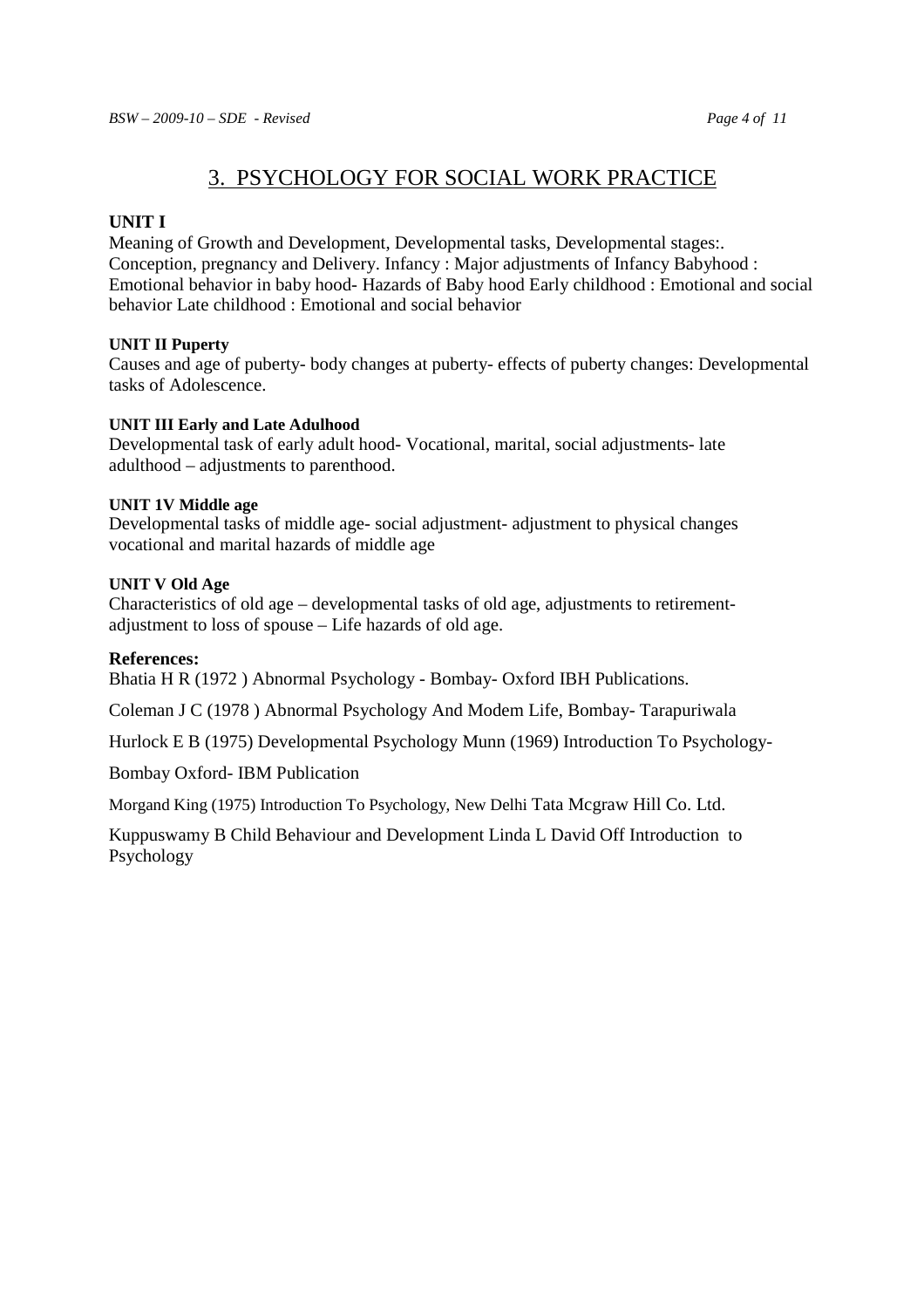# **II YEAR**

# 4. SOCIOLOGY FOR SOCIAL WORK PRACTICE

**UNIT I** Concept of Society. Individual and Society. Basic Elements- Group, Community, Institutionand Association- - Complexity of Indian Society -Demographic Characteristics of Indian Society. Demographic variables and Malthusian Theory.

#### **UNIT II**

Socialization: concept, Importance and Functions. Agencies of Socialization. Culture : concept, Characteristics – Influence on Individuals, Cultural Conflict, Impact of Cultural Change – Cultural lag.

#### **UNIT III**

Indian family system: Marriage - forms, functions, changes in mate choice and ceremonies. Family - forms, Characteristics, functions and contemporary changes. Conflict, break down, adjustments.

#### **UNIT IV**

Caste system: Characteristics, Traditional Varna system, theories . Modern Trends of Caste System in India. Social Stratification – Definition and Characteristics. Caste and Class. Social Control – meaning , Characteristics, Agencies of social control- social sanctions.

#### **UNIT V**

Welfare state: Concept, need, characteristics- India as a welfare state- Social Change: Definition, concept, types and theories of social change in India. Gender roles and inequalities.

#### **References:**

Ahuja Ram , (1999) Social Problems in India, Rawat Publication,Jaipur.

Sankar Rao. K.N. (2000), Sociology,S.Chand& Company Ltd,New Delhi.

Bhusan,Vidya&Sachdeva.D.R,(1995) An Introduction to Sociaology, Kitabmahal, Allahabad.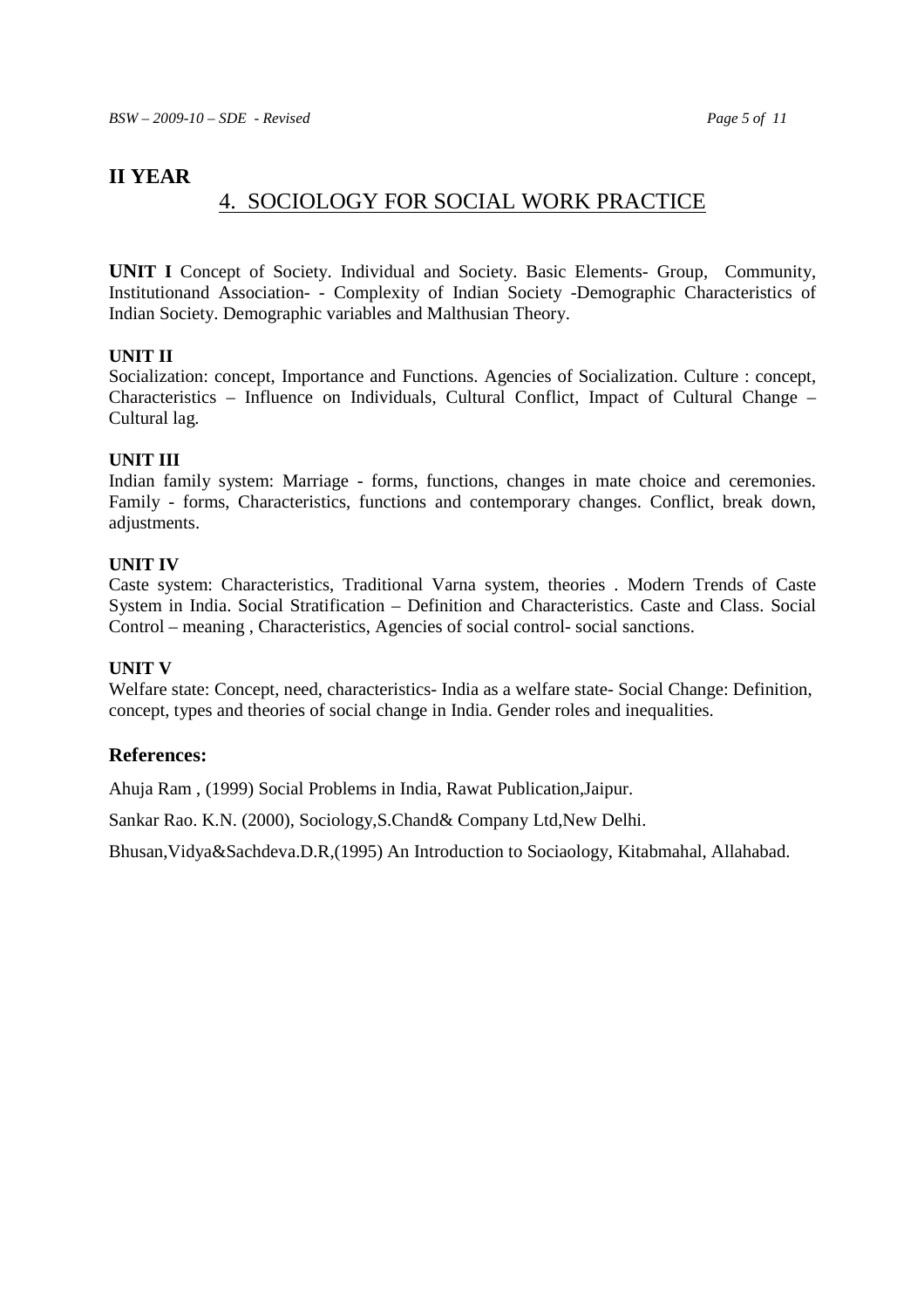## 5. SOCIAL WELFARE ADMINISTRATION

#### **UNIT I**

Social welfare administration – Concept –Definition –objectives, principles and scope of social welfare administration.

#### **UNIT II**

Administration process – planning, organizing, staffing, direction, Coordination, reporting, budgeting, decision making.Leadership and communication.

#### **UNIT III**

Personnel administration –concept –definition –Staff selection –orientation placement – staff morale – supervision – evaluation – public relations – fund raising.

#### **UNIT IV**

Voluntary social welfare organizations: Structure – functions and problems of voluntary organizations in India – Role of voluntary organizations in planned social change – Functioning of Boards and Committees.

#### **UNIT V**

Central Social Welfare Board and state social welfare advisory board, Departments of social welfare at the centre and state levels – Programmes, Activities, functions, Aiding process.

#### *References:*

Batattacharia sanjay 2006 Social work administration & development, NewDelhi, Rawat.

Choudry .D. Paul 1991 : Voluntary social welfare in India,New Delhi, sterling.

Choudry D.Paul; 2000 Social Welfare Administration,Lucknow, Atmaram and sons

Friedlander.W.A 1958 Introduction to social welfare New Delhi., Prentice Hall.

Gangarde,Y.D. 1978 Social Legislation in India Vol I and II,New Delhi, concept .

Goel .S.L& Jain R.K: 1998 Social Welfare Administration (Vols I&II)

Kulkarni.P.D 1978 The central social welfare Board New Delhi:Asia.

Pandey S.K. 2007 Social welfare Administration, New Delhi, Mahaveer and sons

Rameshwari Devi 2001 Social welfare Administration, Jaipur, Mangal deep publication, Jaipur.

Sachdeva :D.R. 1978 Social Welfare Administration in India, Allahabad, Kitab Mahal.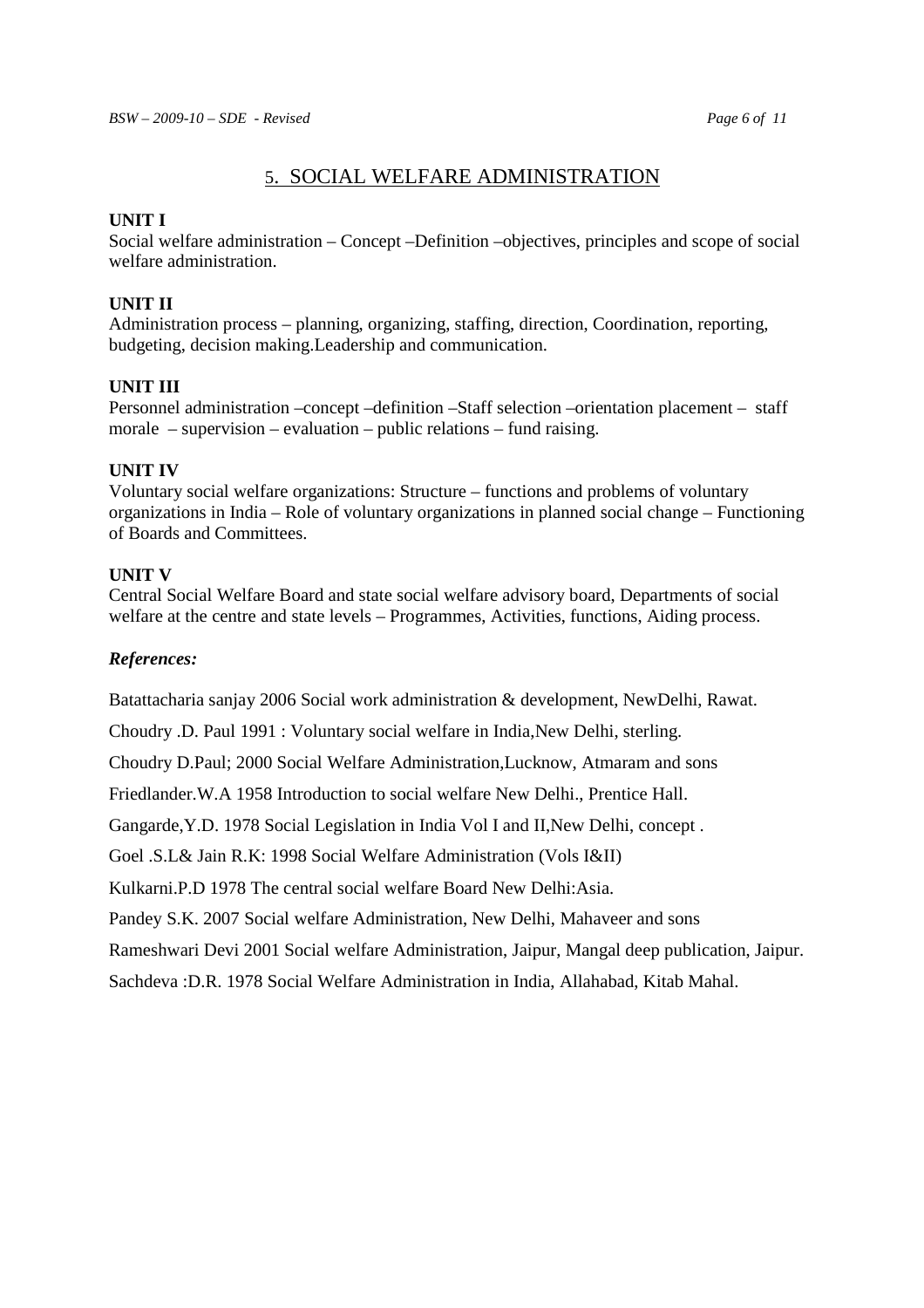## 6. DISASTER MANAGEMENT

#### **UNIT I**

Disaster-meaning, concept-Natural Disaster- floods, earthquake, draught, volcanoes, forest fires, coastal hazards, and landslides.

#### **UNIT II**

Manmade Disaster-Chemical and Industrial Accidents, Accidental explosions, Bomb blast, nuclear disasters, Pollutions.

#### **UNIT III**

Factors influencing Natural and Manmade disaster-political, economic, social, cultural, Ideological, Ecological, institutional, scientific and technological. Disasters and Developmentcauses and consequences.

#### **UNIT IV**

Disaster Management-Control plan, emergency preparedness. Disaster management cycle-Post disaster review, results of exercises, prevention , mitigation, preparedness. Intervention of State in Disaster.

#### **UNIT V**

Role of Voluntary organization in Disaster Management, Social Work intervention in Disasterresource mobilization, working with other professionals,

#### *References:*

Indu Prakash (1994) Disaster Management Rashtra Prahari Prakashan. Sahibad, Gaziabad.

Narayan B. (2000) Disaster Management A.P.H. Publishing Corporation, New Delhi.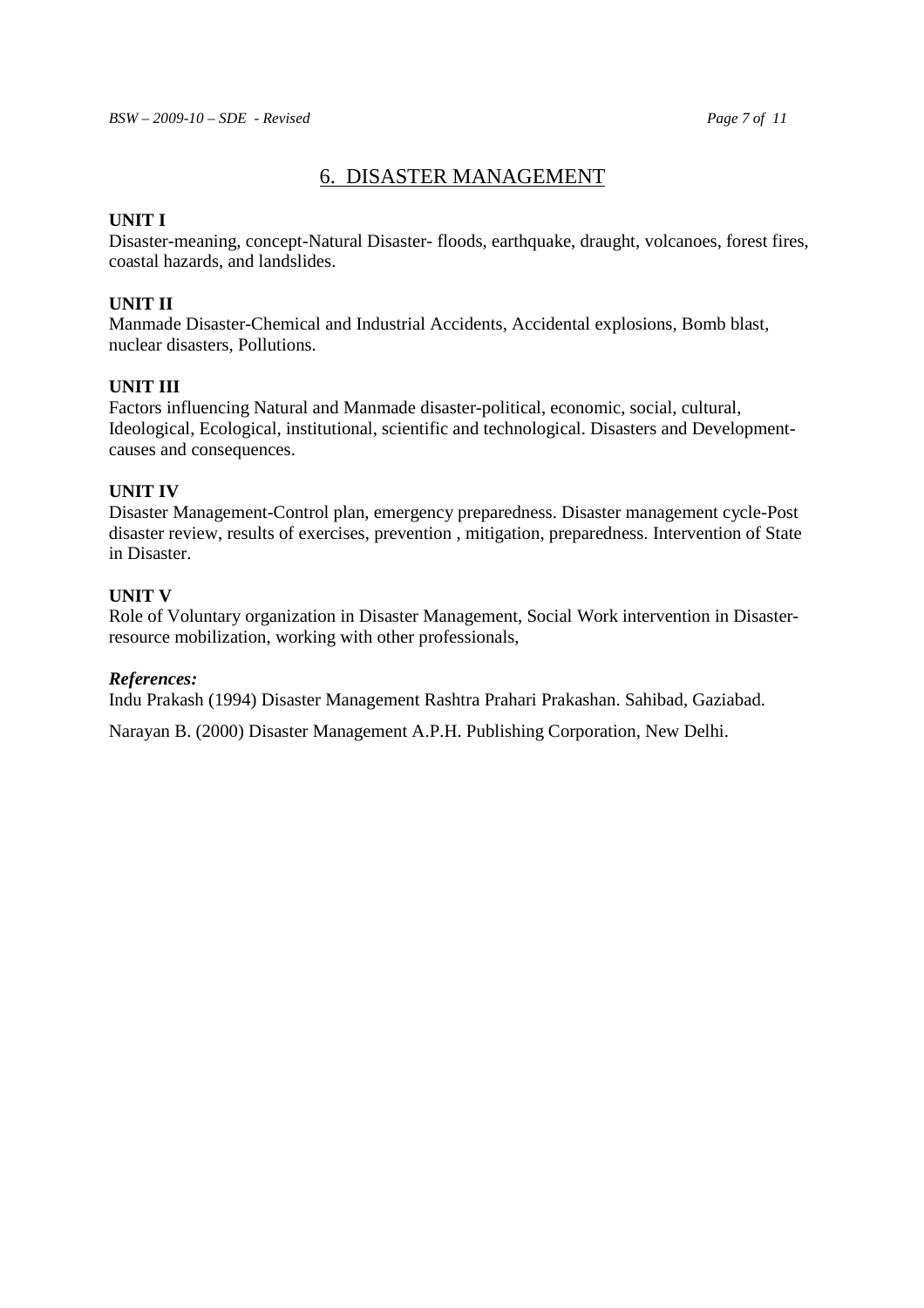#### **III YEAR**

#### 7. COMMUNITY DEVELOPMENT

#### **UNIT I**

Origin and development of community development : Meaning, need, early experiments: - Srinikethan, Marthandom and Gurgaon. Pilot projects: - Nilokehri experiment, Firka Scheme, Extension: Principles and methods.

#### **Unit II**

Rural community development - concept, principles, need-programmes : IRDP, ITDP, TRYSEM, Swarna jayanthi Gram Swarozgar Yojana, Rural Housing Schemes, NRCP, Rural Sanitation Programme, Watershed Development, role of NIRD and SIRD.

#### **Unit III**

Local self government- Local self-government in ancient India, during Mugal and British period. Panchayat Raj system, Role and function of village president, chairman, BDO. Constitutional (73rd) amendment, state legislation strengths and weakness**.** 

#### **Unit IV**

Urban community : Urban - meaning, classification and characteristics. Slum:- meaning and types. Tamilnadu slum clearance Board, Tamilnadu housing board,Chennai Metropolitan development authority.

#### **Unit V**

Urban community development: Urban community development: Meaning, need, principle, Urban Programmes, IUDP, UBS, Swarna jayanthi shahari Rozgar Yojana, Urban selfemployment schemes. Development of Women and Children in Urban Areas (DWCUA). District Rural Development Agency (DRDA), Land Reforms Schemes, National Social Awareness Programme (NSAP), Employment Assurance Scheme (EAS).

#### *References:*

Bhadouria and Dua 1986 Rural development strategies and Perspectives; Delhi,

Anmol.Bose, Ashian 1974 Studies in India's Urbanization 1901 to 1971, New Delhi, Tata Mcgraw Hill.

Cedric Payn 1990 Housing and Urbanization: A study of India, New Delhi, Saye .

Centre for urban studies (1978 ) Urban planning and Development Authorities, New Delhi, Indian Institute of Public administration.

Dahama O.P ( 1988 ) Urban development in India, New Delhi: Inter India.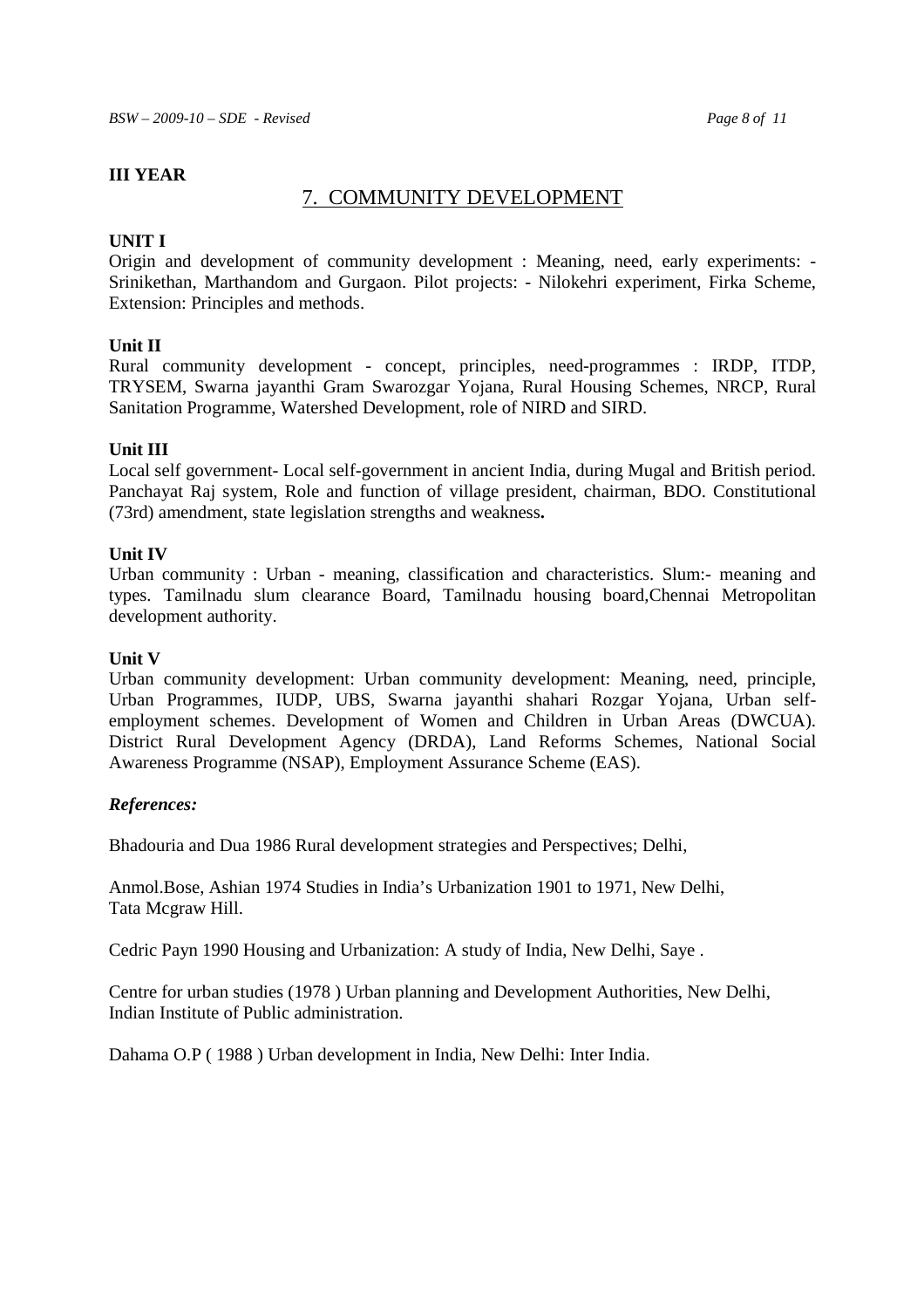# 8. Welfare of the weaker sections

#### Unit I:

Concept of welfare –Welfare state- Constitutional provisions- Weaker Section- Meaning, need, objectives, importance of Welfare of the weaker sections.

#### Unit II:

Scheduled Caste and Tribes- Status and problems faced by SC/ST people in the pre-Republic and Post Republic era- Constitutional Safe guards- State policy and programmes

#### Unit III:

Disabled- meaning, nature, types – Status and problems faced by disabled- PWD Act 1995- Policies and programmes for the disabled- role of CBO/NGO in rehabilitating the disabled.

#### Unit IV:

Women/ Children/Elderly: Status- Special Problems, legal instruments and safe guards against exploitation and violence- policies and programmes by the State- role of NGO's

#### Unit V:

National and International attention towards weaker sections- Human Rights Commission (NHRC)- SC/ST commission - Rehabilitation Council of India- THADCO- NIPCCD- CSWB-SSWB-ICCW- UNICEF- CRY- UNESCO- ILO- WHO

Borede P.T 1968 Segregation and Desegregation in India –Socio Legal Study, Bombay: Man kolas. Dabra C.D 1984 Development of Weaker Sections: New Delhi:

Dubey S.N and 1976 Adminstration of Policy and Programmes Mundra Ratna for Backward class in India, Bombay: Somaiya.

Government of India 1999 Economical and educational development of scheduled castes New Delhi: Govt of India.

Mukhepadhyaya 1998 Women's health on public policy Swapria and community action, New Delhi : Manohar.

Nair T. Krishnan 1975 Social work education and Development of weaker section, Madras school of social work

Puroshothaman 1998 The Empowerment of women in Sangeetha India, New Delhi: Sage.

Shankar Rao CN 2006 Sociology of Indian Society, New Delhi: S.Chand .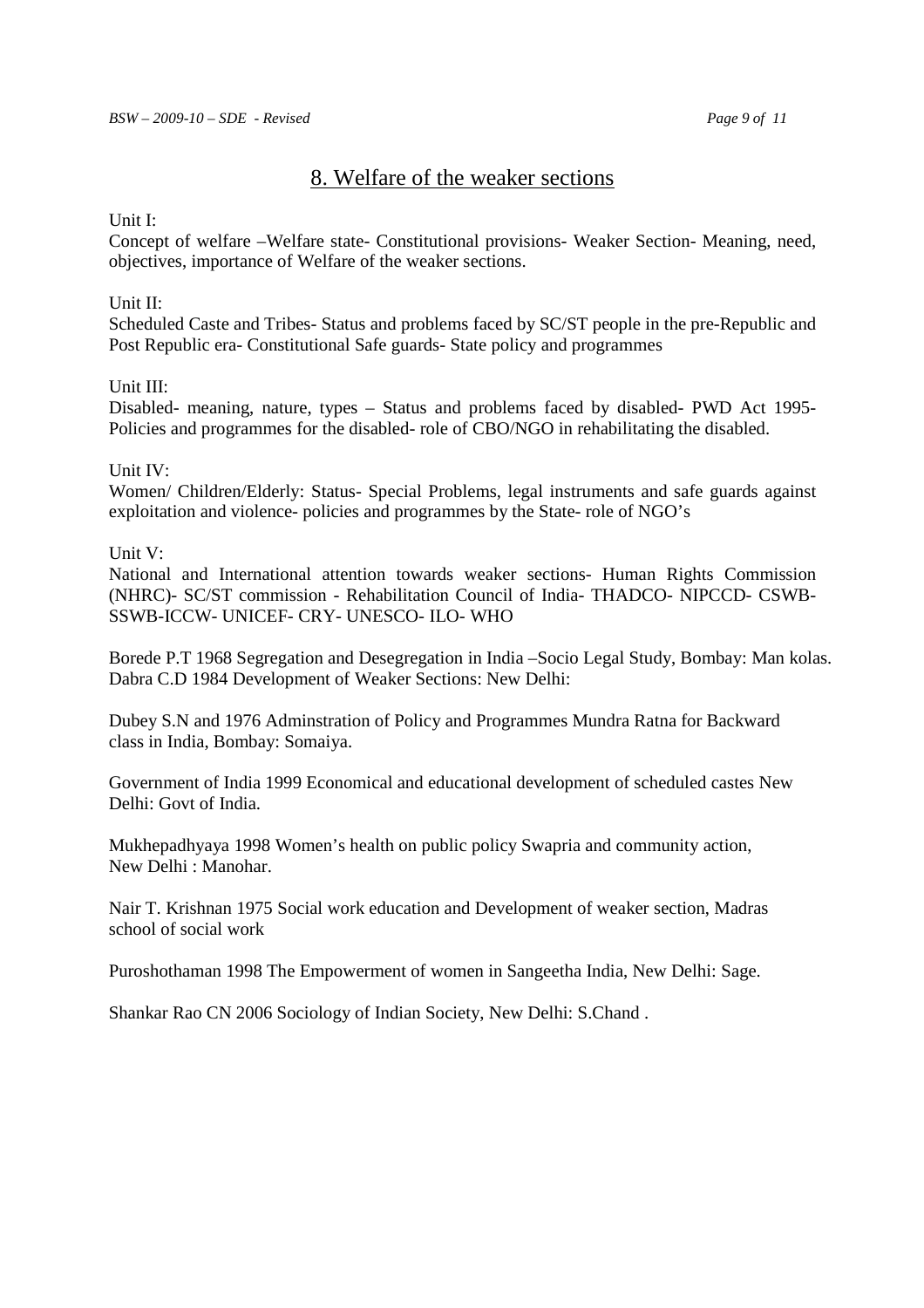# 9. NGO MANAGEMENT

#### **UNIT I**

Non–profit organisation : Definition, Meaning, Objectives and Principles – Types of Non-Profit Organization: Community based Organizations, Health Organizations, Educational Institutions, and Social Welfare Organizations – Non-Governmental Organizations: Formulation of Societies, Trusts, And Non-Profit Companies.

#### **UNIT II**

Project identification: Feasibility/Base Line studies – Project Formulation – Planning and Policy making – Strategic Formation – Preparation of project proposals – Project implementation.

#### **UNIT III**

Budgeting: Meaning, Steps, important items in Budget – Resource Mobilization – Central and State Government Assistance and Other Assistance – Fund Raising: Meaning, techniques – Income Generation Programmes (IGP) – Financial Management – Financial Collaboration between Funding Organization and Non-Profit Organizations.

#### **UNIT IV**

Project evaluation and monitoring: Aims, Objectives, Purposes – Creating Management information system – Project appraisal: Meaning and techniques – Logical Frame Analysis (LFA) Participatory Rural Appraisal (PRA): Principles, methods of PRA – Network analysis.

#### **UNIT V**

Project personnel empowerment: Training: Meaning, need, importance, purpose and significance – Training needs: Areas of health – Rural development, child health and welfare, Women welfare, Youth welfare and aged welfare – Awareness on behavioural, environmental and social issues – Institution building of Non-Profit Organisations in administering the Social Welfare Programmes.

#### **References:**

Clark, John 1991 Voluntary Organisations: Their Contribution to Development,

London, Earth Scan.

Eade Deborah and Literingen Ernst.(ed) 2006 Debating development-NGOs and the Future, New Delhi: Rawat.

Ginbery, Leon.H 2001 Social Work Evaluation - Principles and Methods, Singapore, Allyn and Bacon.

Kandasamy.M 1998 Governance and Financial Management in Non – Profit Organization, New Delhi, Caritas India.

Kappor, K.K(Ed) 1986 Directory of Funding Organizations, New Delhi,

Information and News Network.

Kumar, A 2003 Social Change through NGO's, New Delhi, Anmol Publishers.

Mukherjee, 1995 Participatory Rural Amitarva(Ed) Appraisal: Methods and Application In Rural Planning, New Delhi,Vikas.

Mukherjee, K.K 1986 Voluntary Organization: and Mukherjee Some Perspectives,

Sutapa Hyderabad, Gandhi Peace Centre.

Mukherjee, Neela 1995 Participatory Rural appraisal and Questionnaire Survey,New Delhi: Concept.